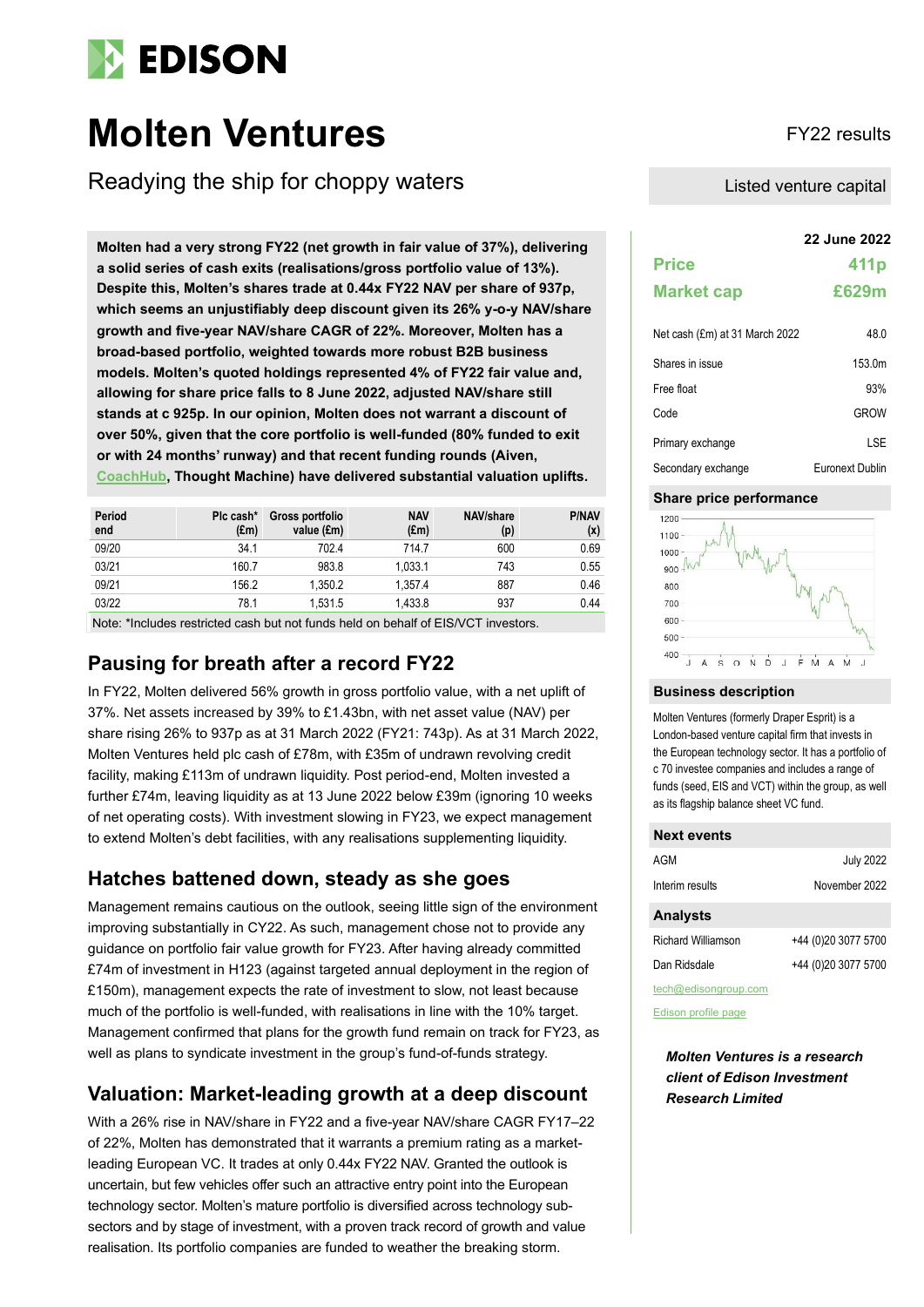

## **FY22 results: Strongly placed after a record year**

With hindsight, CY21 was the top of the technology cycle, with a raft of initial public offerings, special purpose acquisition companies and realisation events across the technology sector. More experienced venture capitalists (VCs) took advantage of this market enthusiasm to exit momentumdriven investments, to ensure their remaining portfolio was well-funded and to raise additional capital at the parent level to allow them to continue to fund their portfolios through a potential downturn.

Molten delivered 56% growth in gross portfolio value (GPV), which rose to £1.53bn (31 March 2021: £0.98bn), with a net fair value uplift of 37%. Net assets increased by 39% to £1.43bn (31 March 2021: £1.03bn), with NAV per share rising 26% to 937p as at 31 March 2022 (FY21: 743p). Net portfolio value rose to 92% of GPV (FY21: 88%), within management's 10% range, as external carry normalised after higher levels of pay-out in FY20 and FY21.



**Exhibit 1: Molten's five-year NAV per share CAGR breaks 22%**

Source: Edison Investment Research

Income principally comprised £329.4m of investment gains (FY21: £276.3m), together with fee income from management fees and directors' fees of £21.8m (FY21: £12.5m). FY22 G&A costs rose to £19.5m (FY21: £13.8m) with the growth of Molten's team and investment in supporting infrastructure. This is expected to be a one-off step-change in cost base and cost growth is expected to slow substantially in FY23. Net operating costs fell to £4.7m, or 0.3% of NAV, comfortably below management's target of 1% of NAV, comprising gross costs of £24.2m (less exceptional costs of £2.4m relating to Molten's move to the Main Market), net of management fees. In FY23, with the launch of the growth fund and a potential syndication of the fund-of-funds strategy, net costs are expected to fall further and/or even move towards a net contribution to profitability.

As at 31 March 2022, Molten Ventures held plc cash of £78m (including £2.3m of restricted cash) (31 March 2021: £161m), with £35m of undrawn revolving credit facility, making £113m of undrawn liquidity. Post period-end, Molten invested a further £74m in new and existing opportunities, leaving liquidity as at 13 June 2022 of c £39m (ignoring 10 weeks of net operating costs). In FY23, in what is likely to be a slower year for investment than FY22, we expect management to extend its debt facilities further to supplement liquidity, as well as benefiting from any additional realisations.

FY22 realisations of £126m were materially lower than FY21 (£206m), but this was still the second highest year of exits on record, with realisations representing 13% of GPV, comfortably within management's 10–15% target range. FY22 saw record investments of £311m, 42% of which went towards follow-on rounds for existing portfolio companies, with 36% into new primary investments.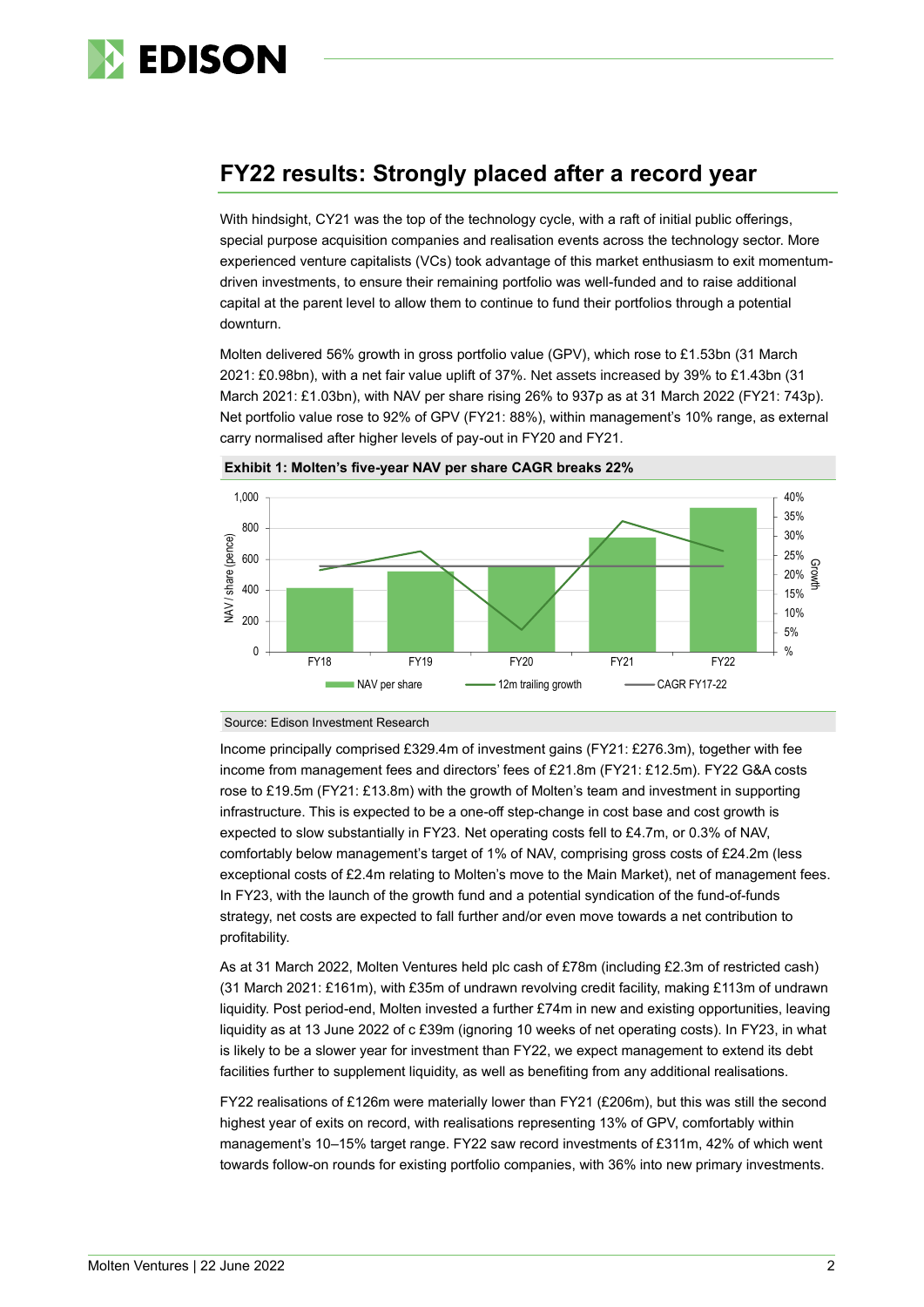

The remainder was split between Earlybird, fund-of-funds investments and special purpose vehicle co-investments with seed fund managers.



### **Portfolio update**

Source: Molten Ventures

Molten's core portfolio increased from 17 companies in FY21 to 21 in FY22. New entrants to the 21 strong core portfolio included: CoachHub, Form3, ICEYE, N26, Isar Aerospace and PrimaryBid. Perkbox dropped below the threshold for inclusion and Molten exited its investment in SportPursuit. The total portfolio comprised 69 companies, with the core portfolio representing 68% of GPV.

Molten's portfolio continued to perform strongly during the year, with average revenue growth in the core portfolio above 66% during CY21. The largest contributors to the FY22 unrealised fair value gains were Revolut (£76m), Thought Machine (£65m), Aiven (£60m) and CoachHub (£59m).



Molten invests across four principal sectors: consumer technology; enterprise technology; hardware & deeptech; and digital health & wellness. It is worth noting that consumer technology represents only 24% of the value of Molten's direct holdings in FY22, with digital health & wellness another 4%.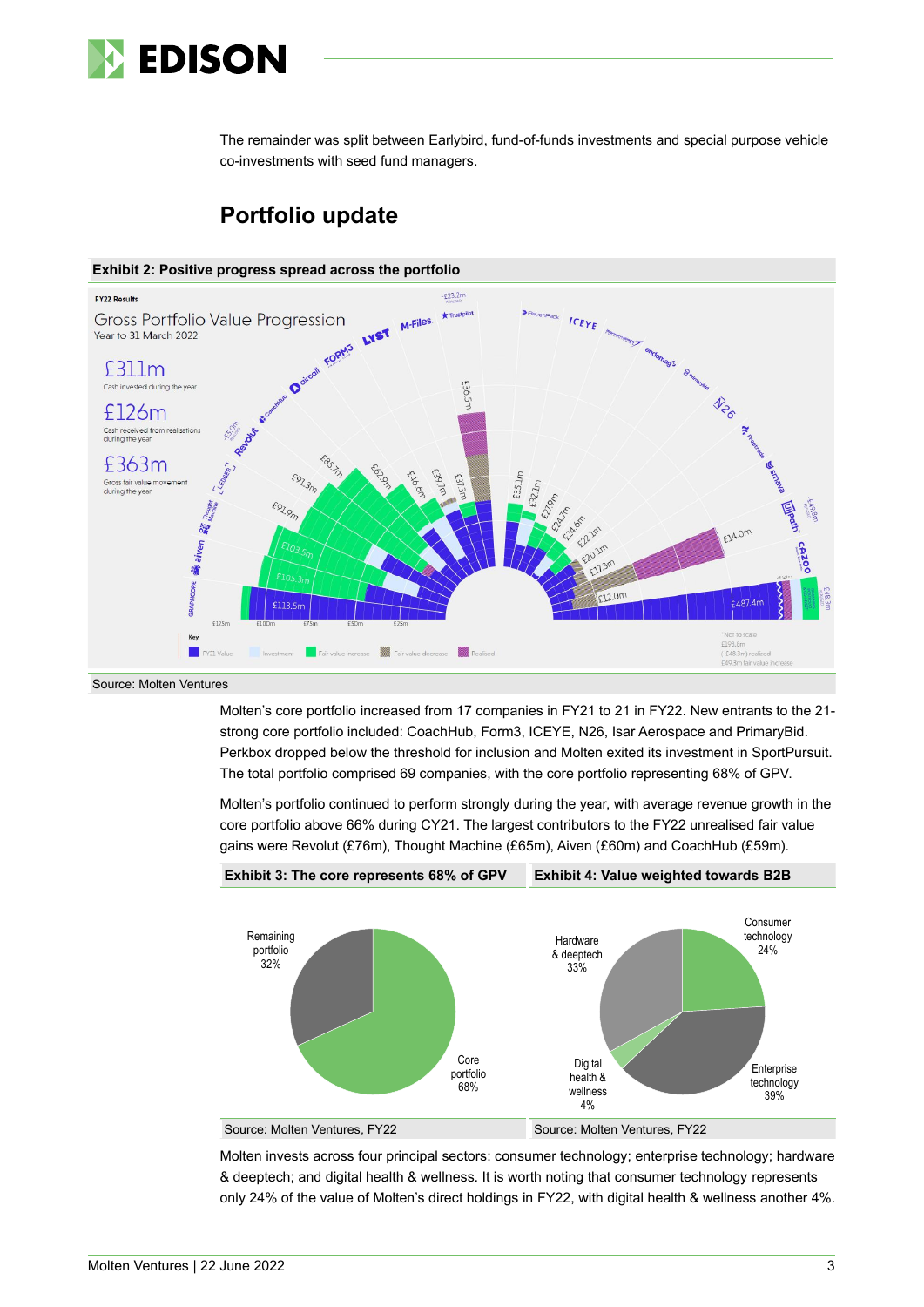

This means that the more resilient B2B model is the group's dominant business model. Molten's quoted holdings (Cazoo, Trustpilot and UiPath) represented only 4% of FY22 fair value and, allowing for the share price falls to 8 June 2022, adjusted NAV per share stands at c 925p. The core portfolio is well-funded, with over 80% of portfolio companies either funded to exit or with over 24 months cash runway on budgeted projections. Management maintains that tier one assets continue to attract investment interest despite the challenging market environment. This is confirmed by the recent rounds for Aiven (May 2022), Thought Machine (March 2022) and most recently CoachHub (June 2022), which have all delivered substantial valuation uplifts. However, latest [dealroom](https://dealroom.co/uploaded/2022/06/Allocate.gp-May-2022-Keynote.pdf) data suggest that European VC activity is slowing, with US and Asian investors starting to pull back from the market.

|                | £m                     | Fair value of<br>investments | Investments              | <b>Realisations</b>      | Change in<br>fair value | Total change<br>in fair value | investments | Fair value of Proportion of<br><b>GPV</b> | <b>Cumulative</b><br>share of GPV |
|----------------|------------------------|------------------------------|--------------------------|--------------------------|-------------------------|-------------------------------|-------------|-------------------------------------------|-----------------------------------|
|                |                        | 31 Mar 2021                  | <b>FY22</b>              | <b>FY22</b>              | <b>FY22</b>             | <b>FY22</b>                   | 31 Mar 2022 | $\frac{9}{6}$                             | $\%$                              |
|                | Graphcore              | 108.8                        |                          |                          | 4.7                     | 4%                            | 113.5       | 7.4%                                      | 7%                                |
| $\overline{2}$ | Aiven                  | 45.5                         | $\overline{\phantom{a}}$ | $\overline{\phantom{a}}$ | 59.8                    | 131%                          | 105.3       | 6.9%                                      | 14%                               |
| 3              | <b>Thought Machine</b> | 18.4                         | 20.0                     |                          | 65.1                    | 354%                          | 103.5       | 6.8%                                      | 21%                               |
| 4              | Ledger                 | 41.8                         | 10.0                     |                          | 40.1                    | 96%                           | 91.9        | 6.0%                                      | 27%                               |
| 5              | Revolut                | 20.4                         |                          | (5.0)                    | 75.9                    | 372%                          | 91.3        | 6.0%                                      | 33%                               |
| 6              | CoachHub               | 12.4                         | 14.7                     |                          | 58.6                    | 473%                          | 85.7        | 5.6%                                      | 39%                               |
| $\overline{7}$ | Aircall                | 32.8                         | 3.6                      | $\overline{a}$           | 26.5                    | 81%                           | 62.9        | 4.1%                                      | 43%                               |
| 8              | Form <sub>3</sub>      | 10.2                         | 25.0                     | $\overline{\phantom{a}}$ | 11.4                    | 112%                          | 46.6        | 3.0%                                      | 46%                               |
| 9              | Lyst                   | 35.1                         | 7.2                      |                          | (2.6)                   | (7)%                          | 39.7        | 2.6%                                      | 48%                               |
| 10             | M-Files                | 29.7                         | $\overline{\phantom{a}}$ |                          | 7.6                     | 26%                           | 37.3        | 2.4%                                      | 51%                               |
| 11             | Trustpilot             | 85.5                         |                          | (23.2)                   | (25.8)                  | (30)%                         | 36.5        | 2.4%                                      | 53%                               |
| 12             | Ravenpack              | 29.9                         |                          | $\overline{\phantom{a}}$ | 5.2                     | 17%                           | 35.1        | 2.3%                                      | 55%                               |
| 13             | <b>ICEYE</b>           | 13.1                         | 15.0                     |                          | 4.0                     | 31%                           | 32.1        | 2.1%                                      | 58%                               |
| 14             | Isar Aerospace         | 14.8                         |                          | $\overline{\phantom{a}}$ | 13.1                    | 89%                           | 27.9        | 1.8%                                      | 59%                               |
| 15             | Endomag                | 15.7                         |                          |                          | 9.0                     | 57%                           | 24.7        | 1.6%                                      | 61%                               |
| 16             | PrimaryBid             | 2.3                          | 11.9                     | $\overline{\phantom{a}}$ | 10.4                    | 452%                          | 24.6        | 1.6%                                      | 63%                               |
| 17             | N <sub>26</sub>        | 10.0                         |                          |                          | 12.1                    | 121%                          | 22.1        | 1.4%                                      | 64%                               |
| 18             | Freetrade              | 20.0                         | 5.0                      | $\overline{\phantom{a}}$ | (4.9)                   | (25)%                         | 20.1        | 1.3%                                      | 65%                               |
| 19             | Smaya                  | 23.8                         |                          |                          | (6.5)                   | (27)%                         | 17.3        | 1.1%                                      | 66%                               |
| 20             | <b>UiPath</b>          | 100.3                        |                          | (49.8)                   | (36.5)                  | (36)%                         | 14.0        | 0.9%                                      | 67%                               |
| 21             | Cazoo                  | 25.7                         |                          | $\overline{a}$           | (13.7)                  | (53)%                         | 12.0        | 0.8%                                      | 68%                               |
|                | Core portfolio         | 696.2                        | 112.4                    | (78.0)                   | 313.5                   | 45%                           | 1,044.1     | 68%                                       | 68%                               |
|                | Remaining portfolio    | 285                          | 198.8                    | (48.3)                   | 50.1                    | 18%                           | 485.6       | 32%                                       | 100%                              |
|                | <b>Total</b>           | 981.2                        | 311.2                    | (126.3)                  | 363.6                   | 37%                           | 1,529.7     | 99.9%                                     |                                   |
|                | Co-investment          | 2.6                          |                          |                          | (0.8)                   |                               | 1.8         | 0.1%                                      |                                   |
|                | Gross portfolio value  | 983.8                        | 311.2                    | (126.3)                  | 362.8                   |                               | 1,531.5     | 100.0%                                    |                                   |

**Exhibit 5: Investment portfolio summary**

Source: Molten Ventures

### **Fund-of-funds strategy, sectors and thematics**

As highlighted in Exhibit 4, Molten invests in Series A+ funding rounds across four principal sectors: consumer technology; enterprise technology; hardware & deeptech; and digital health & wellness. However, within these broad categories, management continually tries to identify specific future investment themes. These include:

- Artificial intelligence/machine learning,
- Climate technology,
- Cloud-native technology,
- Fintech,
- Low code/no code, and
- Marketplaces.

Molten's thesis-driven investment approach has remained constant, despite a continually evolving view of likely winners. The group's investment methodology is to identify sectors and future themes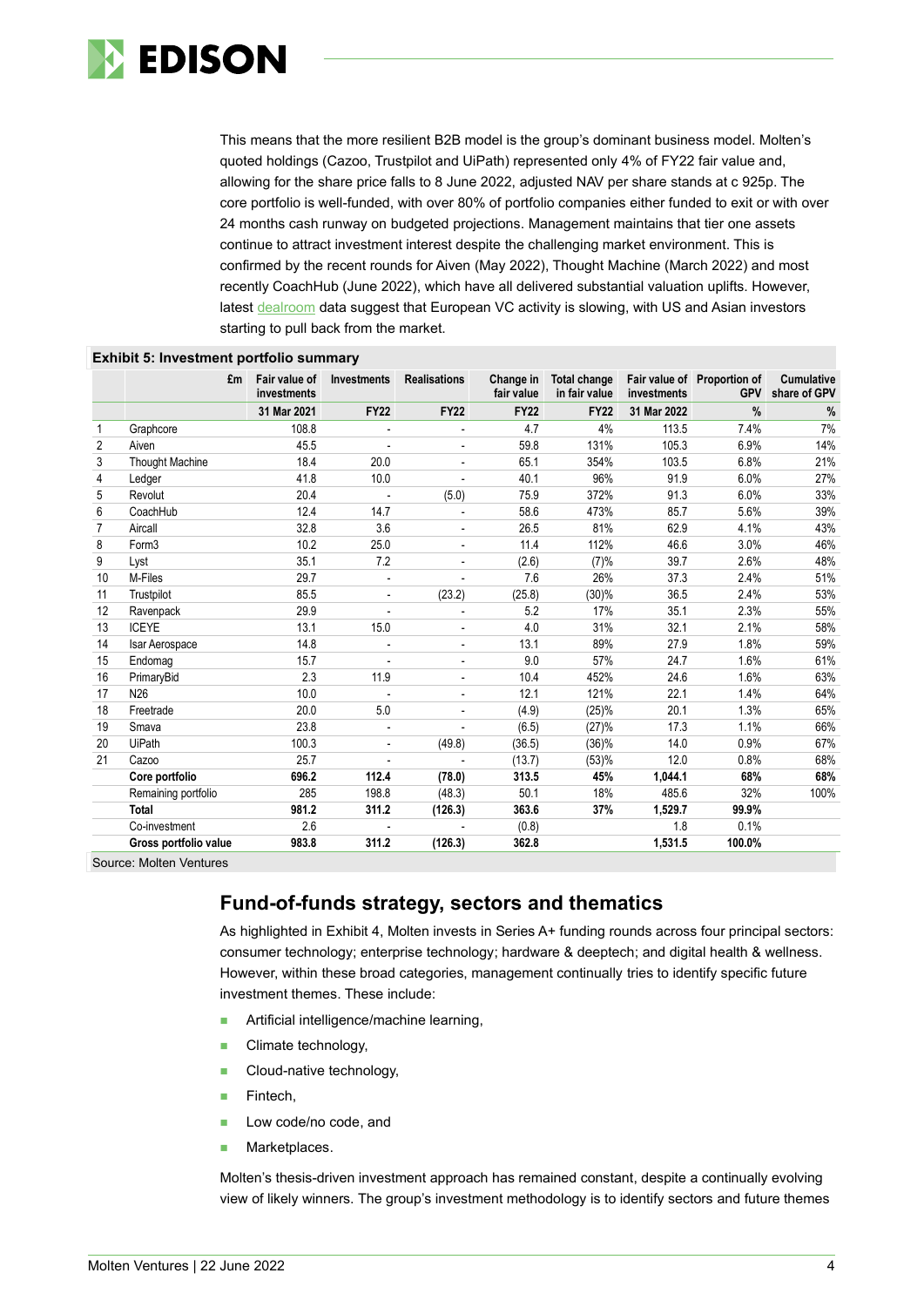

of interest, in which management thinks Molten will have relative advantage. The investment team then sets about identifying companies with these themes that are capable of becoming future market leaders. Even at an early-stage, companies will need to be delivering revenue traction as proof of the model. Molten's fund-of-funds model is an integral part of the process and delivers insight, specific sector expertise and ultimately a filtered pipeline of investment opportunities that allows the investment team to develop a relationship with potential investee companies ahead of a potential future funding round.

Molten continued to invest in the fund-of-funds strategy, investing in a further 22 seed funds over the course of FY22, with a total commitment to the strategy of £110m as at 31 March 2022, of which £52.5m had been drawn by year end. This strategy delivers visibility on a macro-portfolio of 1,200 companies, in each of which Molten has an average indirect look-through stake of 0.4%. So far as we are aware, no other VC offers a similar fund strategy at such scale.



**Exhibit 6: Molten's fund-of-funds strategy covering 57 funds is a key differentiator**

#### Source: Molten Ventures

This strategy gives Molten visibility across Europe, without the need for offices, infrastructure and staffing across the breadth of the continent. Within the broader European marketplace, the group's core geographies include the UK, DACH (Germany, Austria and Switzerland), the Nordics, France, Ireland and Spain.

Molten is continually looking to identify new themes and geographies from which to deliver competitive advantage. Climate technology is a recent theme that Molten has been backing and management believes that it offers great potential over the next few years. Additionally, management has identified Eastern Europe as a region where the group is keen to establish a stronger foothold, seeing the realignment of investors and teams in the region as creating an attractive emerging technology ecosystem that Molten would be keen to support.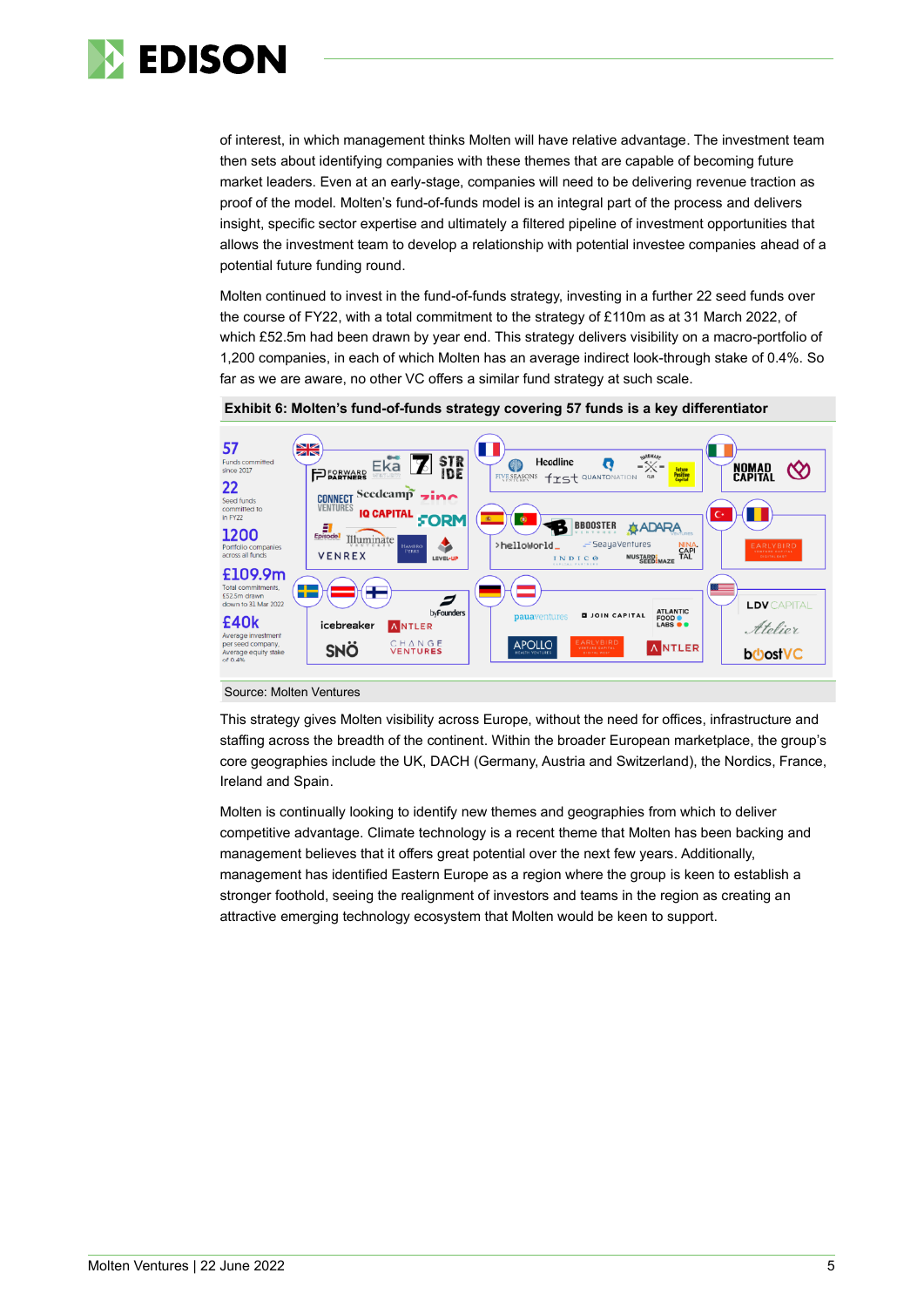

## **Continuing progress with ESG and sustainability**

In its [FY22 annual report and accounts,](https://investors.moltenventures.com/storage/uploads/PLC/Results-and-Reports/Molten%20Ventures%20plc%20Group%20Annual%20Report%20year%20ended%2031%20March%202022.pdf) management sets out Molten's detailed ESG strategy (pages 48–-71), including the successful achievement of its targets for FY22.

#### **Exhibit 7: Molten's ESG achievements in FY22**



Source: Molten Ventures

For FY23, Molten has proposed the following as its core targets:

- **Overarching goals:** 
	- Develop and formalise Molten's corporate purpose to align with the group's ESG policy
	- Track and report on the ESG metrics used to evaluate potential investments
	- Deliver two portfolio engagement events focused on ESG-related risks and opportunities
- Environmental:
	- Implement a climate strategy defining greenhouse gas (GHG) reduction targets, key performance indicators (KPIs) and roadmap to net-zero
	- Engage with the management teams of at least 50% of direct primary investments to establish their Scope 1 and 2 GHG emissions and assist with GHG reduction plans
	- Increase accuracy of Scope 3 measurements based on th[e SECR](https://www.carbontrust.com/news-and-events/insights/secr-explained-streamlined-energy-carbon-reporting-framework-for-uk) an[d TCFD](https://www.fsb-tcfd.org/) frameworks
	- Undertake Molten's firs[t CDP](https://www.cdp.net/en) climate change disclosure

#### Social:

- Develop, track and report on the group's diversity and inclusion recruitment policy
- Support 80%+ of investees to implement parental and health & wellbeing policies
- Establish, track and report portfolio progress across core diversity and inclusion targets
- Governance:
	- Develop and publish a group human rights policy
	- Support 80%+ of direct portfolio companies to implement (i) Cyber Security, (ii) Anti-Bribery and Anti-Corruption, (iii) Whistleblowing, and (iv) Anti-Harassment policies

Further detail can be found in Molten's [FY22 annual report and accounts.](https://investors.moltenventures.com/storage/uploads/PLC/Results-and-Reports/Molten%20Ventures%20plc%20Group%20Annual%20Report%20year%20ended%2031%20March%202022.pdf)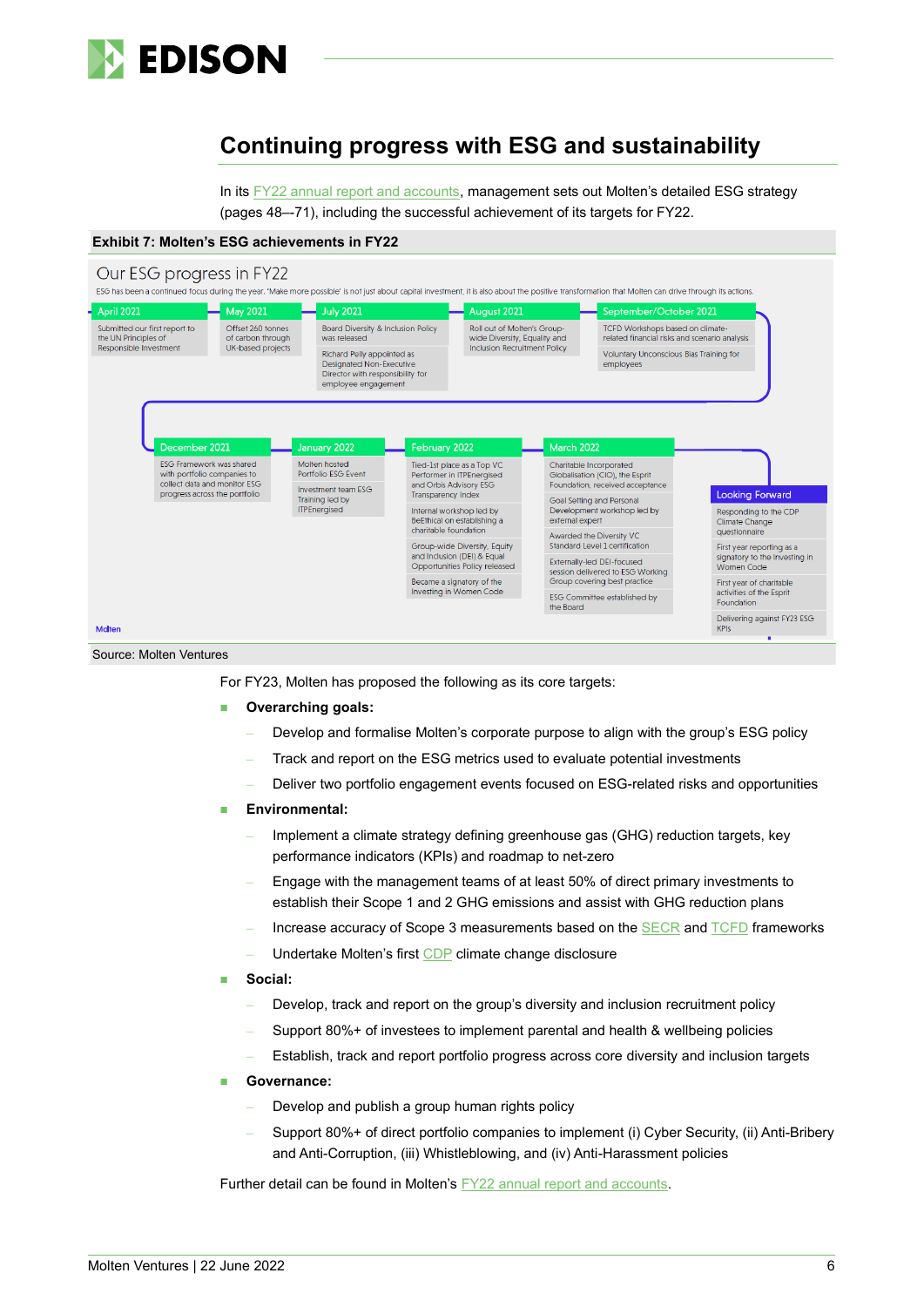

### **Outlook: Caution in the face of the downturn**

Management remains cautious in terms of outlook, seeing little sign of a marked improvement in the funding environment in CY22. As a result of this uncertainty, management chose not to provide guidance for portfolio fair value growth in FY23, although the group's guidance for 20% annual fair value growth across the cycle and annual cash realisations at 10% of GPV still stand.

In tandem with its cautious outlook, and having already committed £73.7m in investment in H123, management expects the rate of investment to slow for the remainder of the year, with annual deployment in FY23 in the region of £150m and realisations in line with management's 10% target. The core portfolio is already well funded, with 80% of the core portfolio either funded to exit or else for 24 months.

Molten offers a broad-based portfolio of leading technology companies, weighted towards the more resilient B2B business model. The core portfolio continues to deliver impressive revenue growth, having delivered 66% revenue growth in CY21, with 77% growth budgeted by Molten for CY22.

In FY23, management is looking to increase fee income (potentially achieving a profit contribution net of costs) by building fee-earning third-party funds under management. As well as the EIS and VCT businesses, this would also include the growth fund and a potential syndication of the fund-offunds strategy. Although there was no detailed update, plans 'remain on track' for the launch of the growth fund in FY23. Management also made passing reference to syndicating the fund-of-funds programme (details of which are as yet unclear), with Molten having already committed capital to double the size of the fund-of-funds proposition over the next three years.

### **Conservative approach to portfolio valuations**

Investors should take significant comfort from the fact that, following a record year for fund-raising in FY22, over 80% of Molten's core portfolio is either fully funded to exit or has over 24 months of cash runway based on its budgeted projections. In addition, 77% of Molten's portfolio fair value is based on assets in which Molten holds preference shares, offering protection to Molten in the case of down-rounds.

Exhibit 8 summarises the proportion of Molten's portfolio valued by reference to:

- Recent funding rounds (53% by fair value):
	- Discounts were applied to 52% of the fair value of investments, with discounts ranging from 15–89% and a weighted average discount of 25%.
	- 50% of rounds were completed in 2022.
	- 25% were completed post 31 March 2022.
- Multiples analysis (27% by fair value):
	- Revenue multiples range from 0.9–13.8x, with a weighted average multiple of 7.8x.

The remaining holdings are valued at NAV (for fund investments as part of the fund-of-funds strategy) (16% by fair value), or at market for directly quoted companies (only 4% of portfolio value as at 31 March 2022 and 3% as at 8 June 2022).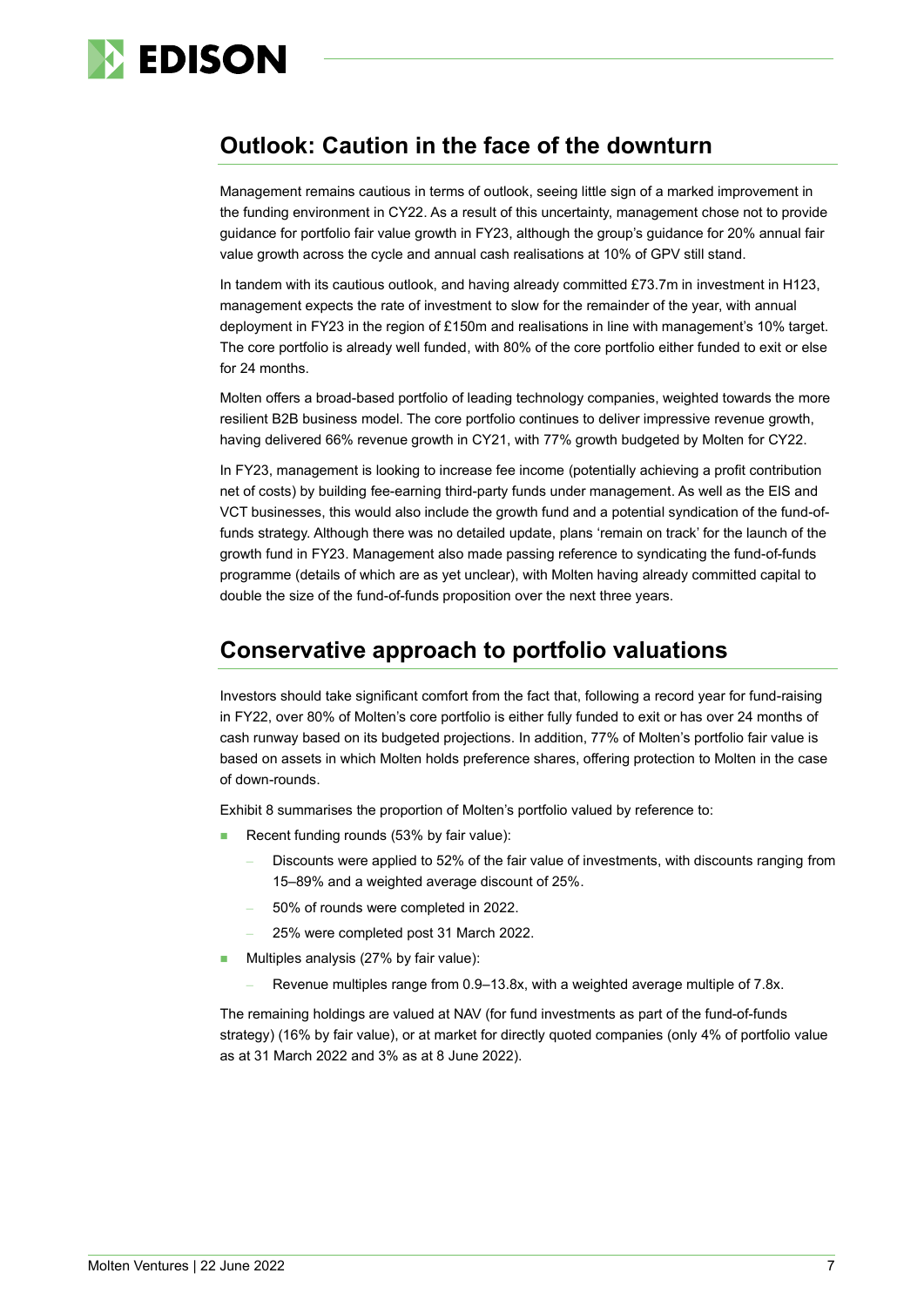





Source: Molten Ventures

## **Valuation: A sector under stress**

Valuations of the direct technology investors are typically struck relative to NAV, with the shares trading at either a premium (rarely) or discount (more usually) to the latest reported NAV per share. Although this is investors' principal valuation approach, management teams see a net asset-based valuation as a conservative methodology, as most companies (prudently) carry assets on the balance sheet at a discount to fair value, with the majority of assets recognising a gain on disposal.

Asset values are only reported semi-annually, or quarterly at most, meaning that due to the reporting time lag, portfolio company valuations are historical even before they are announced. Valuations for fast-growing private company portfolios, such as the 77% prospective revenue growth for Molten's core portfolio, are therefore struck relative to a prudent view of NAV per share (initial discount), based on a historical NAV (further discount). As can be seen in Molten's track record (set out i[n A core tech holding through the cycle\)](https://www.edisongroup.com/publication/a-core-tech-holding-through-the-cycle/30634/), investors should take comfort from the fact that valuations are prudent and realistic, even in a downturn.

|                            | Price | Currency   | Market cap<br>(m) | <b>Last NAV</b><br>reported (m) | Net cash/<br>$(debt)$ $(m)$ | NAV per<br>share | NAV premium/<br>discount (%) |
|----------------------------|-------|------------|-------------------|---------------------------------|-----------------------------|------------------|------------------------------|
| <b>Molten Ventures</b>     | 411.4 | GBp        | 629               | 1.434                           | 48                          | 937              | 0.44                         |
| 3i Group                   | 1069  | GBp        | 10,385            | 11,967                          | (709)                       | 1,235            | 0.87                         |
| Augmentum Fintech          | 95    | GBp        | 170               | 267                             | 44                          | 142              | 0.67                         |
| Eurazeo                    | 62    | <b>EUR</b> | 4.904             | 7,900                           | (306)                       | 99               | 0.63                         |
| <b>Forward Partners</b>    | 47    | GBp        | 62                | 102                             | 31                          | 104              | 0.45                         |
| <b>HgCapital Trust</b>     | 355   | GBp        | 1,623             | 2,006                           | (57)                        | 441              | 0.81                         |
| IP Group                   | 72    | GBp        | 744               | 1.436                           | 270                         | 139              | 0.52                         |
| Mercia Asset Management    | 29.3  | GBp        | 129               | 186                             | 52                          | 42.4             | 0.69                         |
| Oakley Capital Investments | 368   | GBp        | 654               | 1.020                           | 180                         | 571              | 0.64                         |
| Seraphim Space Inv Trust   | 65    | GBp        | 156               | 250                             | 62                          | 104              | 0.63                         |
| <b>TMT</b> Investments     | 4.19  | <b>USD</b> | 132               | 283                             | 19                          | 9.00             | 0.47                         |
| <b>VNV Global</b>          | 26    | <b>SEK</b> | 2,940             | 10,925                          | (142)                       | 95.10            | 0.27                         |
| Peer group mean            |       |            |                   |                                 |                             |                  | 0.64                         |
| Peer group median          |       |            |                   |                                 |                             |                  | 0.64                         |

**Exhibit 9: Valuations for the direct tech investment companies**

Source: Company accounts, Refinitiv. Note: Priced on 22 June 2022.

Despite Molten's impressive track record (26% rise in NAV/share in FY22, five-year NAV/share CAGR FY17–22 of 22%) (Exhibit 1), its shares trade at 0.44x FY22 NAV, a discount to the broader sector, trading on an average 0.64x NAV.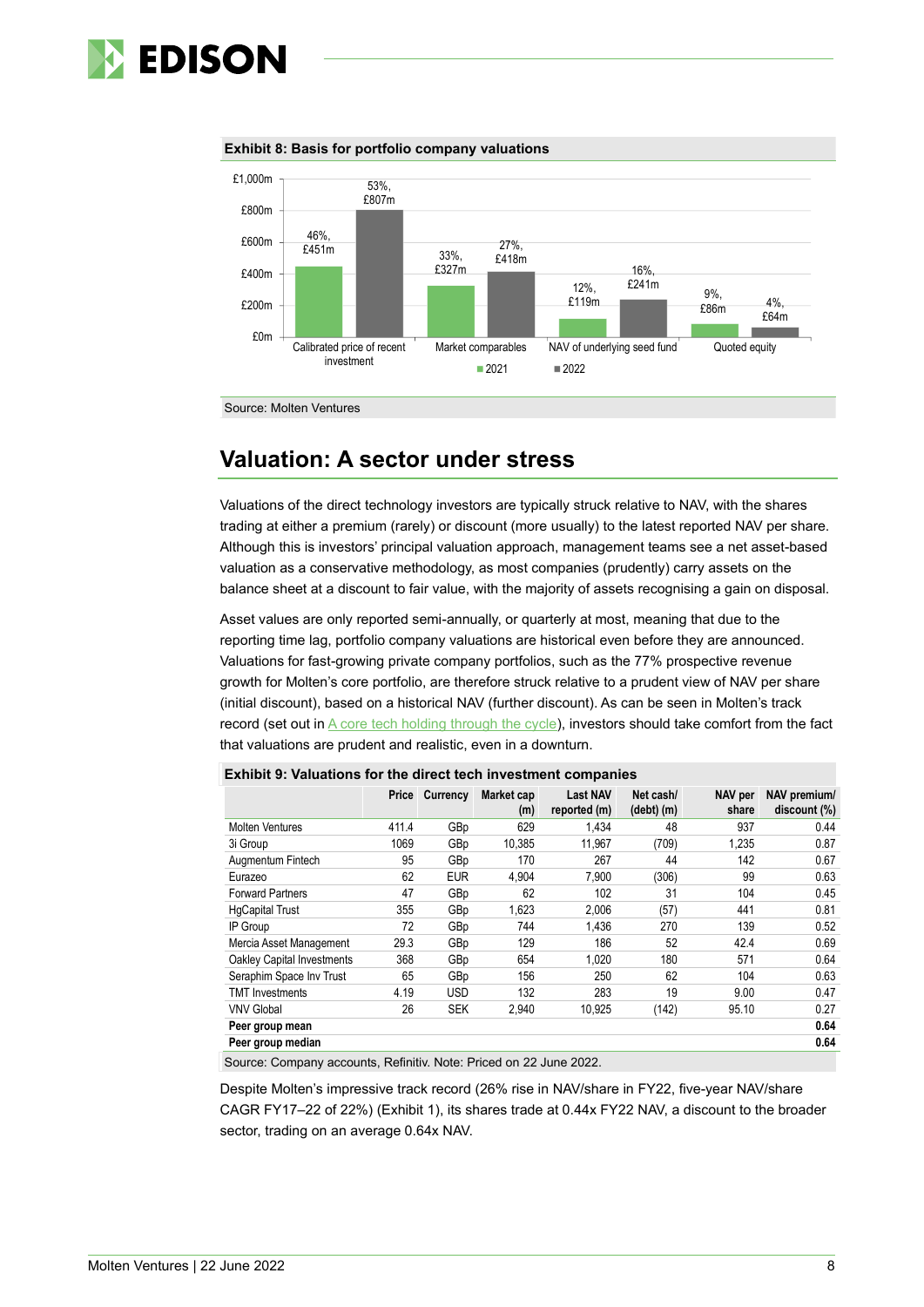

#### **Exhibit 10 : Financial summary**

| Year end 31 March                                         | £m | <b>FY18</b>              | <b>FY19</b>                                | <b>FY20</b>              | FY21                     | <b>FY22</b>              |
|-----------------------------------------------------------|----|--------------------------|--------------------------------------------|--------------------------|--------------------------|--------------------------|
| <b>INCOME STATEMENT</b>                                   |    | <b>IFRS</b>              | <b>IFRS</b>                                | <b>IFRS</b>              | <b>IFRS</b>              | <b>IFRS</b>              |
| Change in unrealised gains on investments                 |    | 66.6                     | 114.7                                      | 40.8                     | 276.3                    | 329.4                    |
| Fee income                                                |    | 7.2                      | 6.1                                        | 11.3                     | 12.5                     | 21.8                     |
| Revenue                                                   |    | 73.8                     | 120.8                                      | 52.0                     | 288.8                    | 351.2                    |
| Cost of Sales                                             |    | ÷.                       | $\overline{\phantom{a}}$                   | $\sim$                   | ÷,                       |                          |
| <b>Gross Profit</b>                                       |    | 73.8                     | 120.8                                      | 52.0                     | 288.8                    | 351.2                    |
| Operating costs                                           |    | (5.9)                    | (7.9)                                      | (10.3)                   | (14.5)                   | (20.2)                   |
| Investment and acquisition costs                          |    | (0.4)                    | (0.2)                                      | (0.2)                    | (0.3)                    | (0.2)                    |
| Normalised operating profit                               |    | 67.4                     | 112.7                                      | 41.4                     | 274.1                    | 330.7                    |
| Amortisation of acquired intangibles                      |    |                          | ÷,                                         | L,                       |                          |                          |
| Exceptionals                                              |    | (0.2)                    | (0.0)                                      | $\overline{\phantom{a}}$ | 0.1                      | (2.4)                    |
| Share-based payments                                      |    | (4.9)                    | (3.1)                                      | (1.0)                    | (1.5)                    | (3.7)                    |
| Reported operating profit                                 |    | 62.3                     | 109.5                                      | 40.5                     | 272.6                    | 324.6                    |
| Net Interest                                              |    | 0.1                      | 0.1                                        | (1.3)                    | (1.8)                    | 0.4                      |
| One-off items (incl FX)                                   |    | (1.5)                    | 1.5                                        | 1.2                      | (3.3)                    | $\overline{\phantom{a}}$ |
| Profit Before Tax (norm)                                  |    | 66.0                     | 114.3<br>111.2                             | 41.4<br>40.4             | 268.9<br>267.4           | 331.1                    |
| Profit Before Tax (reported)                              |    | 60.9<br>0.0              | 0.0                                        | (0.0)                    | (0.0)                    | 325.0                    |
| Reported tax<br>Profit After Tax (norm)                   |    | 66.0                     | 114.3                                      | 41.4                     | 268.9                    | (24.3)<br>331.1          |
| Profit After Tax (reported)                               |    | 60.9                     | 111.2                                      | 40.4                     | 267.4                    | 300.7                    |
| Minority interests                                        |    | (3.1)                    | (0.6)                                      | (0.7)                    | $\overline{\phantom{a}}$ | $\overline{\phantom{a}}$ |
| Discontinued operations                                   |    | $\overline{\phantom{a}}$ |                                            | $\overline{a}$           | $\overline{a}$           |                          |
| Net income (normalised)                                   |    | 62.9                     | 113.7                                      | 40.7                     | 268.9                    | 331.1                    |
| Net income (reported)                                     |    | 57.8                     | 110.6                                      | 39.7                     | 267.4                    | 300.7                    |
|                                                           |    |                          |                                            |                          |                          |                          |
| Basic average number of shares outstanding (m)            |    | 65                       | 96                                         | 118                      | 129                      | 150                      |
| EPS - basic normalised (p)                                |    | 96.7                     | 118.4                                      | 34.5                     | 208.7                    | 220.6                    |
| EPS - diluted normalised (p)                              |    | 96.0                     | 113.6                                      | 33.6                     | 207.3                    | 218.0                    |
| EPS - basic reported (p)                                  |    | 88.9<br>J.               | 115.1                                      | 33.6<br>÷,               | 207.5                    | 200.3                    |
| Dividend (p)                                              |    |                          |                                            |                          |                          |                          |
| Revenue growth (%)                                        |    | 97                       | 64                                         | (57)                     | 455                      | 22                       |
| Normalised Operating Margin                               |    | 91                       | 93                                         | 80                       | 95                       | 94                       |
| <b>BALANCE SHEET</b>                                      |    |                          |                                            |                          |                          |                          |
| <b>Fixed Assets</b>                                       |    | 242.6                    | 572.7                                      | 669.4                    | 879.4                    | 1,424.0                  |
| Intangible Assets                                         |    | 10.2                     | 10.1                                       | 10.0                     | 10.9                     | 10.8                     |
| <b>Tangible Assets</b>                                    |    | 0.2                      | 0.2                                        | 1.8                      | 1.4                      | 0.8                      |
| Investments                                               |    | 231.9                    | 562.1                                      | 657.3                    | 867.1                    | 1,410.8                  |
| Investments in Associates                                 |    | 0.3                      | 0.3                                        | 0.3                      |                          |                          |
| Deferred tax                                              |    | J.                       | ÷,                                         | Ĭ.                       | ÷.                       | 1.6                      |
| <b>Current Assets</b>                                     |    | 61.5                     | 51.5                                       | 41.9                     | 164.4                    | 80.9                     |
| Stocks                                                    |    |                          |                                            | ÷,                       |                          |                          |
| <b>Debtors</b>                                            |    | 4.8                      | 1.1                                        | 7.7                      | 3.7                      | 2.8                      |
| Cash & equivalents                                        |    | 56.6                     | 50.4                                       | 32.3                     | 158.4                    | 75.8                     |
| Restricted cash                                           |    |                          |                                            | 1.9                      | 2.3                      | 2.3                      |
| <b>Current Liabilities</b>                                |    | (2.9)                    | (5.0)                                      | (5.4)                    | (10.0)                   | (14.7)                   |
| Creditors                                                 |    | (2.9)<br>÷,              | (5.0)                                      | (5.0)                    | (9.6)                    | (14.3)                   |
| Tax and social security<br>Lease liabilities              |    | $\overline{a}$           | $\overline{\phantom{a}}$<br>$\overline{a}$ | (0.4)                    | (0.3)                    | (0.4)                    |
| Short term borrowings                                     |    | $\overline{a}$           | $\overline{\phantom{a}}$                   |                          |                          |                          |
| Other (incl deferred consideration)                       |    | ÷.                       | ÷,                                         |                          | $\overline{a}$           |                          |
| Long Term Liabilities                                     |    | (0.7)                    | (0.6)                                      | (46.2)                   | (0.6)                    | (56.4)                   |
| Long term borrowings                                      |    |                          |                                            | (44.6)                   | 0.4                      | (30.0)                   |
| Lease liabilities                                         |    | $\sim$                   | $\overline{a}$                             | (1.0)                    | (0.7)                    |                          |
| Other long-term liabilities                               |    | (0.7)                    | (0.6)                                      | (0.6)                    | (0.4)                    | (26.4)                   |
| <b>Net Assets</b>                                         |    | 300.5                    | 618.6                                      | 659.6                    | 1,033.1                  | 1,433.8                  |
| Minority interests                                        |    | 2.8                      | 0.2                                        |                          |                          |                          |
| Shareholders' equity                                      |    | 297.7                    | 618.3                                      | 659.6                    | 1,033.1                  | 1,433.8                  |
| NAV per share (p)                                         |    | 416                      | 524                                        | 555                      | 743                      | 937                      |
| <b>CASH FLOW</b>                                          |    |                          |                                            |                          |                          |                          |
| Op Cash Flow before WC and tax                            |    | 67.6                     | 112.8                                      | 42.0                     | 274.7                    | 331.5                    |
| Revaluation of investments held at fair value through P&L |    | (66.6)                   | (114.7)                                    | (40.8)                   | (264.4)                  | (294.8)                  |
| Working capital                                           |    | (62.2)                   | (212.9)                                    | (61.8)                   | 70.2                     | (214.3)                  |
| Exceptional & other                                       |    | (0.1)                    | 0.2                                        | (0.0)                    | (9.9)                    | (34.2)                   |
| Tax                                                       |    | (0.1)                    | (0.0)                                      | (0.0)                    | (0.0)                    | (0.4)                    |
| Net operating cash flow                                   |    | (61.5)                   | (214.7)                                    | (60.6)                   | 70.6                     | (212.2)                  |
| Capex                                                     |    | (0.2)                    | (0.1)                                      | (0.4)                    | (0.1)                    | (0.1)                    |
| Acquisitions/disposals                                    |    |                          |                                            |                          | (0.7)                    |                          |
| Equity financing                                          |    | 95.1                     | 207.5                                      | 0.3                      | 107.6                    | 107.5                    |
| <b>Dividends</b>                                          |    |                          |                                            |                          |                          |                          |
| Other                                                     |    | (0.0)                    |                                            | $\overline{\phantom{a}}$ |                          | $\sim$                   |
| Net Cash Flow                                             |    | (0.2)                    | (0.1)                                      | (0.4)                    | (0.1)                    | (0.1)                    |
| Opening net debt/(cash)                                   |    | (24.9)                   | (56.6)                                     | (50.4)                   | 12.4                     | (158.8)                  |
| FX                                                        |    | (1.5)                    | 1.3                                        | 1.2                      | (3.3)                    | 1.6                      |
| Other non-cash movements                                  |    | (0.1)                    | (0.3)                                      | (3.3)                    | (2.8)                    | (9.9)                    |
| Closing net debt/(cash)                                   |    | (56.6)                   | (50.4)                                     | 12.4                     | (158.8)                  | (45.8)                   |
| Closing net debt/ (cash) (inc restricted cash)            |    | (56.6)                   | (50.4)                                     | 10.5                     | (161.1)                  | (48.0)                   |

Source: Company accounts, Edison Investment Research